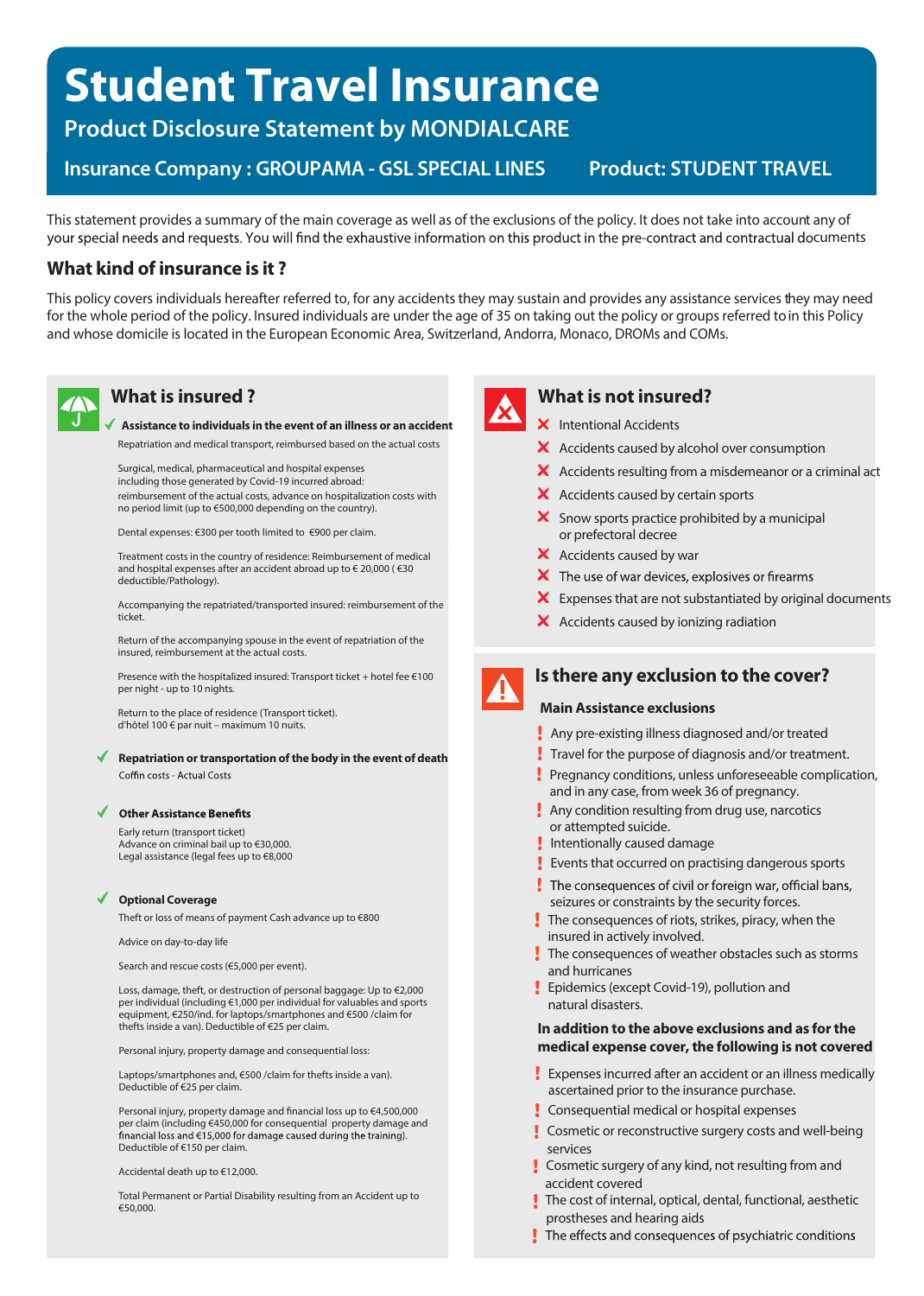

# **Is there any exclusion to the cover ?**

## **Exclusions to the Baggage Cover:**

- Damage resulting from the decision of a public authority or a government agency.
- Damage resulting from the proper defect of the insured item, its natural wear and tear or its depreciation
- **Cash, checkbooks, magnetic or credit cards, transport tickets...**
- **Musical instruments, works of art...**
- The means of transport and sports equipment of all kinds.
- Glasses, contact lenses, prostheses and prosthetic devices of any kind.
- Stolen luggage, belongings and personal items left unattended
- Theft committed by employees in the performance of their duties.
- Stolen jewelry where they were not placed in a safe.
- The consequences of the wilful misconduct of individuals with the status of insured.
- **Damage or loss caused by war.**
- **Damage or loss caused by a natural disaster.**

### **Exclusion to the Personal Liability :**

- $\sqrt{\phantom{a}}$  The damage caused by war.
- Damage or loss caused by a natural disaster.
- The consequences of asbestos or lead used in buildings.
- **Punitive or deterrent damages**
- **Damage from Pollution**
- Damage of the nature of those referred to in Article l. 211-1 of the Insurance code on the compulsory Car Insurance
- Damage and consequential loss caused by a fire, explosion or water damage that originated in the building owned, rented or occupied by the Insured
- Thefts committed in buildings mentioned inf the previous exclusion.
- Property damage (other than those referred to in the two previous exclusions) and consequential damage caused to property under the care of, used by or deposited to the Insured.
- The consequences of air, sea, river or lake navigation with craft owned, under the care of or used by the Insured.
- Damage caused by weapons and their ammunition whose possession is prohibited and owned, held by the Insured with no prefectoral authorisation
- Damage set to be legally insured and resulting from hunting.
- **Damage caused by non-domestic animals.**
- Damage caused by first-class (attack dogs) and second-class dogs (guard and defence dogs), defined in Article 211-1 of the Rural Code, and by wild animals tamed or held in captivity, Section 212-1 of the rural code, whether or not stray dogs, owned or under the care of the Insured (Article 99-5 of 6 January 1999 on dangerous and stray animals and animal protection).



## **Where am I covered ?**

- $\checkmark$  Coverage under this Policy applies worldwide, exclusively for travels of the Insured abroad and under 365 days
- $\checkmark$  Coverage will be effective from when the Insured leaves his/her home or place of work and will end upon his/her return to the first of workplace or home. Coverage applies 24 hours a day for this whole period.



# **What are my obligations ?**

**You must, under penalty of nullity of the insurance policy or no cover granted :**

#### **• On purchasing the insurance**

Declare the risk to be insured in good faith in order for the insurer to assess the risks they undertake. Pay the premium mentioned on purchasing the Insurance.

**• In the course of the Policy**

Declare any new circumstances that may increase the risks covered or that may create new ones.

**• In the event of a accident**

Report any accident that may give rise to a claim under the conditions and timeframes and attach any any documents useful to the assessment of the claim. Inform the insurer of any cover purchased for the same risks in whole or in part from any other insurers, as well as any reimbursement received for a claim.